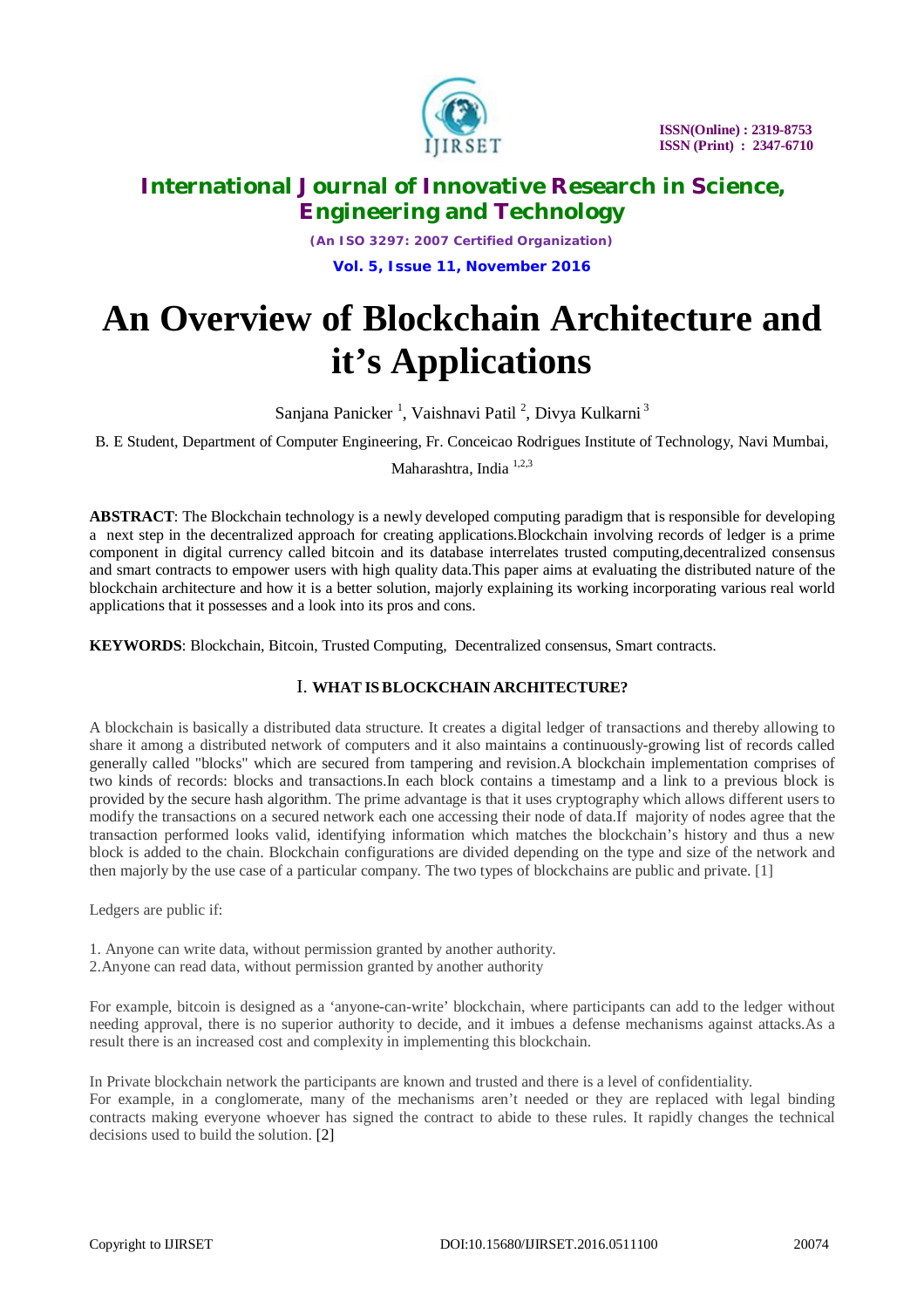

*(An ISO 3297: 2007 Certified Organization)*

**Vol. 5, Issue 11, November 2016**

Why use Blockchain?

The major question that arises is to why use blockchain when already the market has flourishing plethora of other databases.What substantial importance it holds against the competing products.For this let's understand the problem with the existing systems.

They could be summed up as follows:

(i) Difficult to monitor and evaluate asset ownership and its transfer in a trusted business network. (ii) Inefficient, expensive, vulnerable: All these factors extremely hinder the performance and thereby destroying the progress.



Fig 1: Problem with traditional system[3]

How will Blockchain provide the solution?



2: Blockchain's solution[3]

Blockchain unlike traditional systems is dynamic enough to become a leader in implementation in a mercurial market scenario.In a blockchain the supreme advantage it ensures is that each party has a record which is maintained in a ledger available to each one.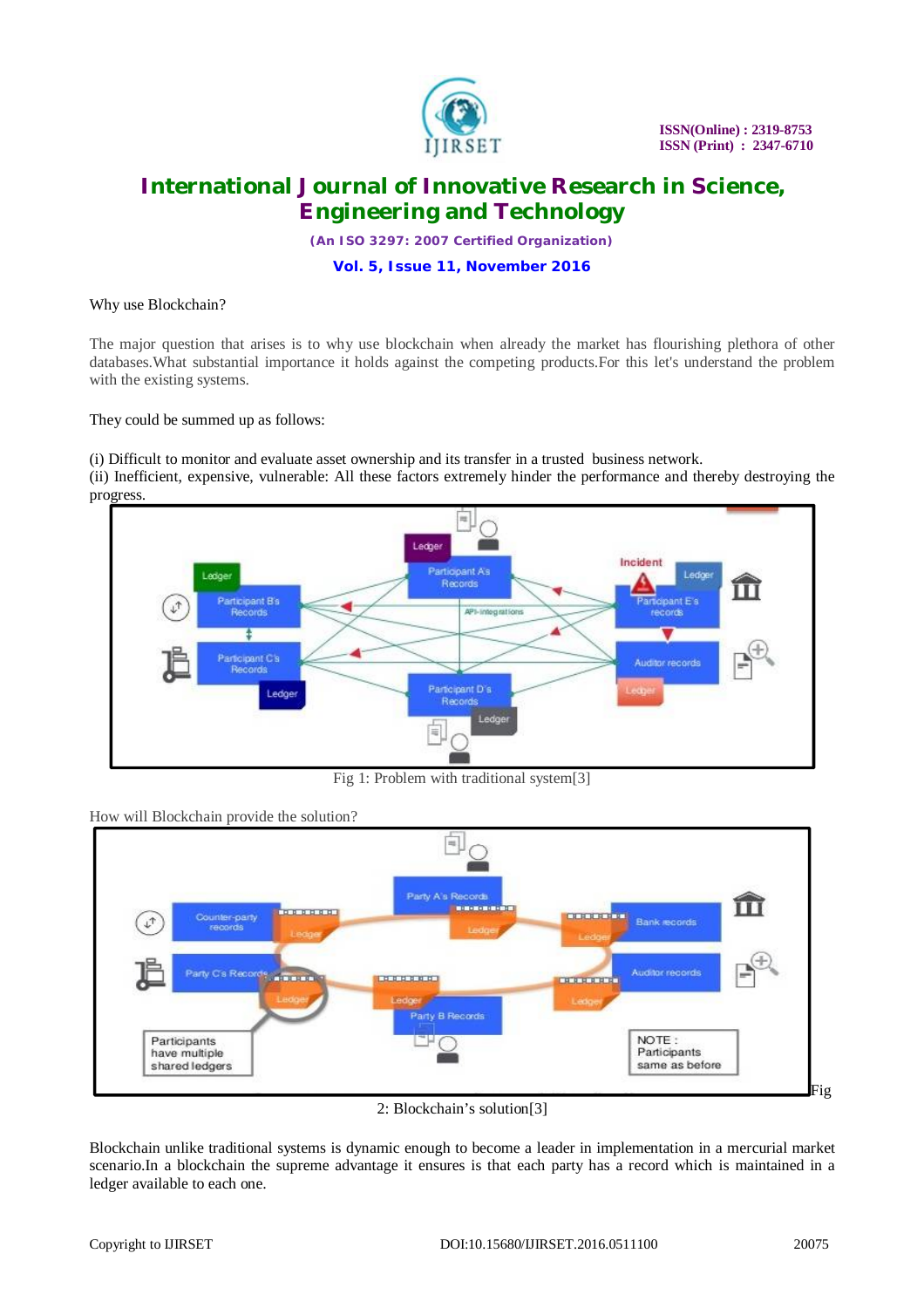

*(An ISO 3297: 2007 Certified Organization)*

#### **Vol. 5, Issue 11, November 2016**

It is a ledger widely passed between different users thereby creating a shared database which is replicated to these users and who can access it only after they have the access right for it.

Consensus, provenance, immutability, finality are the various aspects into which it works, making sure that all these facets work together into a reasonable amalgamation.



Fig 3:Anatomy of the Blockchain architecture[4]

The blockchain architecture consists of a few fundamental concepts like decentralization,digital signature,mining and data integrity.

(i) **Decentralization:** Rather than one central authority overpowering others in the ecosystem, blockchain explicitly distributes control amongst all peers in the transaction chain.

(ii) **Digital signature:** Blockchain enables an exchange of transactional value using public keys by the mechanism of a unique digital sign i.e. code for decryption known to everyone on the network and private keys known only to the owner to create ownership.

(iii) **Mining:** In a distributed system every user mines and digs deep into the data which is then evaluated according to the cryptographic rules and it also acknowledges miners for confirmation and verification of the transactions.

(iv) **Data integrity:** Complex algorithms and agreement among users ensures that transaction data, once agreed upon, cannot be tampered with and thus remains unaffected. Data stored on blockchain acts as a single version of truth for all parties involved hence reducing the risk of fraud.[4]

#### **II. RELATED WORK**

The Blockchain is a decentralized peer to peer distributed architecture. Hence let us first see what is a peer to peer architecture, a decentralised architecture and distributed architecture.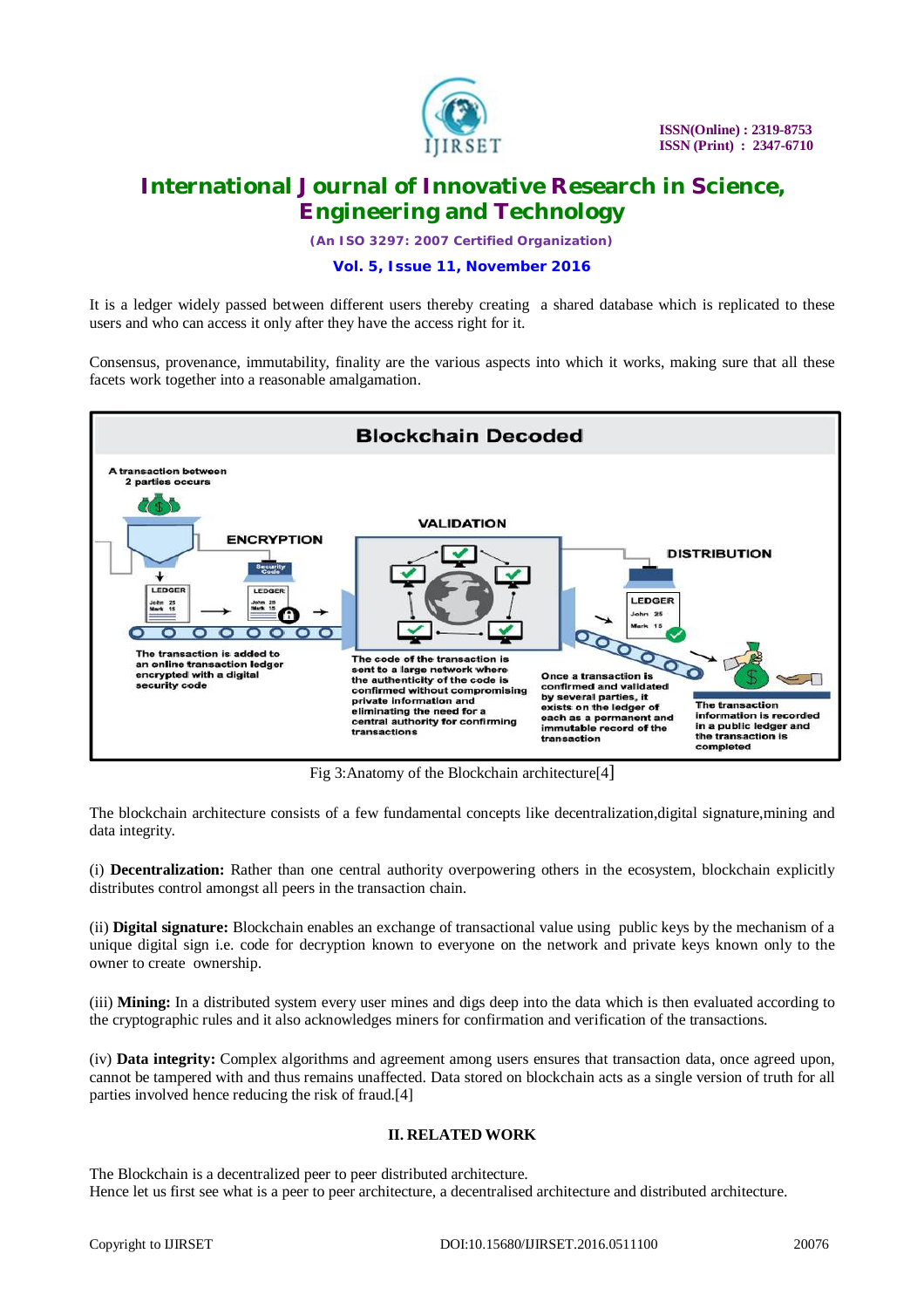

*(An ISO 3297: 2007 Certified Organization)*

#### **Vol. 5, Issue 11, November 2016**

(i)**Peer to peer architecture:** This is a networking architecture model in which each computer or node has the same responsibilities and capabilities as the other nodes present in the network. It is a contrast from the traditional client server architecture where some nodes provide a service to the other nodes.

**(ii)Distributed Architecture:** Distributed architecture involves components hosted on multiple platforms and they communicate through a network comprising of a server and client, working as master and slave respectively.The introduction of blockchain into the distributed network has added to the distributed functionality not only making transactions dynamic but also providing user with a style of computing that is safer, faster and hassle free.

(iii)**Decentralized Architecture:** The key to Decentralized Architecture is the existence of multiple authority (control) domains, or agencies, participating in the application. Multiple artifacts are controlled by multiple "owners" The parts may communicate over a network. Distributed system has parts of the system physically located in different places, but may still have one control point. Decentralized architecture mainly focuses on control problems in addition to latency and other problems. Grid computing is a "coordinated" resource sharing and computation in a decentralized environment.

### **III. HOW BLOCKCHAIN WORKS?**

As described above the block chain is nothing but a distributed shared decentralized public ledger which is open to all. It is a data structure which is perceived to be robust and immutable.

The essence of the blockchain as showcased in it's most famous implementation to date is that the data is replicated. Every participant in the network has the same list of bitcoin txns. In a blockchain we check if the ledger is verifiable by a majority of the participants in the network. In the bitcoin network, this majority of participants is replaced by important members designated as the Validators in the networks. These validator nodes checks and then pass around the payments and the block data. This is because to maintain the essence of the blockchain philosophy, the bitcoin system aim to decentralized, thus not giving control to one single authority.

The working of a blockchain be it public or private is as described below:



Fig 4:How a blockchain works[5]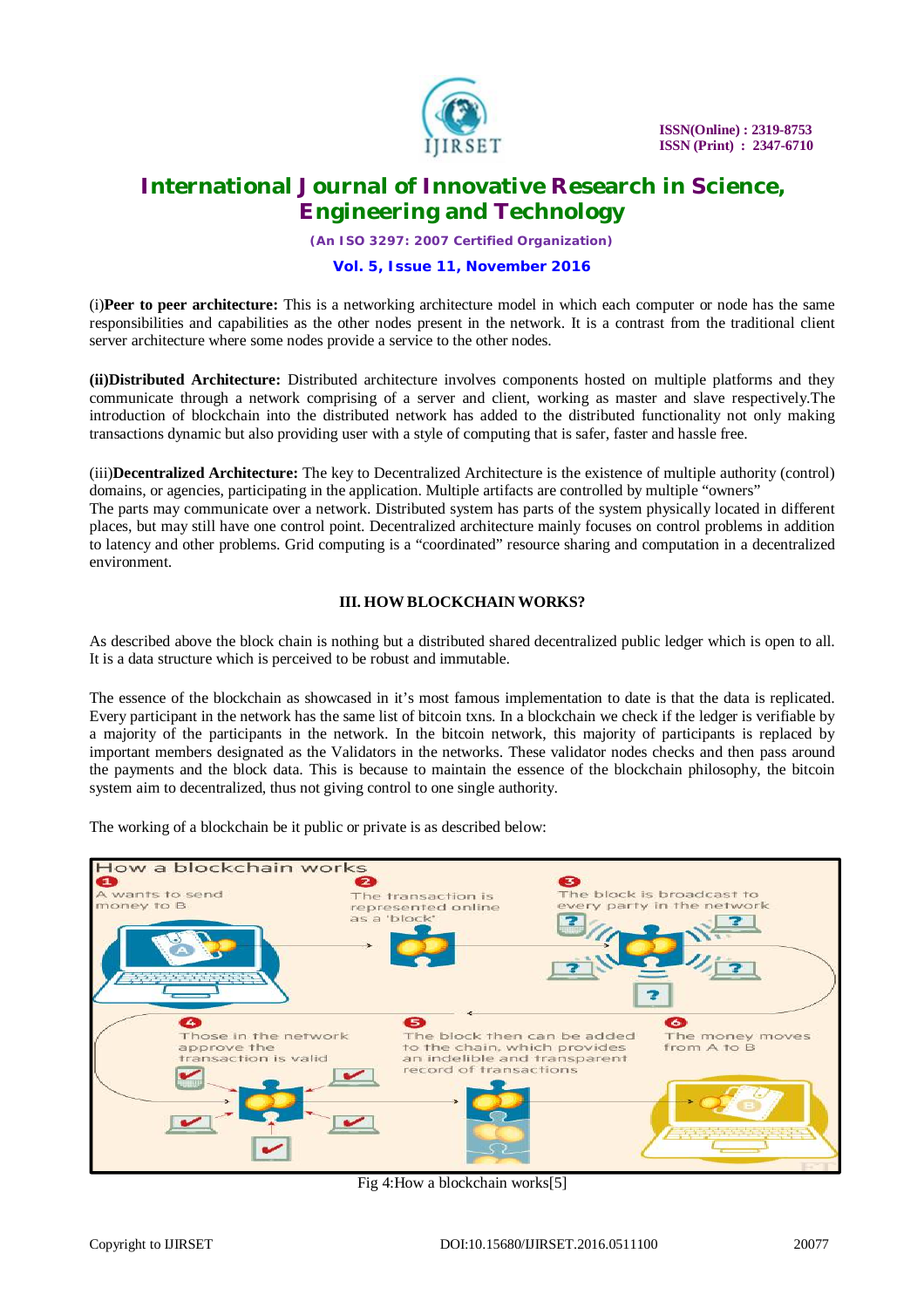

*(An ISO 3297: 2007 Certified Organization)*

#### **Vol. 5, Issue 11, November 2016**

Let us consider 5 participants in our blockchain, A, B, C, D, E who are on a decentralized, distributed network. This blockchain example will implement the blockchain technology in the bitcoin system.

(1) A wants to send 50 bitcoins to B.

(2) This transaction of 50 bitcoins is represented online as a block.

(3)This block is then broadcasted to each and every participant in the network [C,D and E].

(4)In this example, C,D and E will serve as the validators in our network. The approve that the transaction is valid.

(5) This block containing the transaction them is added to the blockchain.

(6) The 50 bitcoins are transferred from A to B.

In Step 4, the validator, C, D and E execute cryptographic algorithms and conduct an evaluation and verification of the history of the individual blockchain under consideration. If the evaluation proves that history and the hash values are all valid, then the txn is accepted.This is known as distributed consensus.

If C,D and E for some reason cannot validate the information in the blockchain, then the data is rejected and entry for the block is denied and it is not added into the blockchain.[6]

Here, one must note that each block is like a page in a book. Just like a page contain two main characteristics, name a header containing book name/chapter name and page number, and the contents of the book which is the story, the block in the blockchain contains the header which is the hash value of the previous block and the content which is the bitcoin txn itself. [2]

So the Block 2 contains the hash value of Block 1,Block 3 contains the hash value of Block 2, Similarly Block N contains the hash value of Block N-1.

The first block is called the genesis block and it is different from the other blocks in the sense that it does not contain a hash value of another block and hence, produces an unspendable subsidy.[[7]]

The new blocks are added and linked to the older blocks of the blockchain. This chain is continuously updated so that every ledger remains the same.

The presence of this hash value is what makes the blockchain robust. If say Block 3 is to be modified, then the hash values in all of it's subsequent blocks (Block 4, Block 5….. Block N) is also modified, thus giving rise to a regenerated blockchain. This decentralized, transparent mechanism makes the blockchain secure, robust and free from damage. The validators and the generators add to the blockchain only if they verify that it is the latest block in the longest valid change. Another point to be noted here is that in a blockchain, the length of the blockchain is not the number of blocks but the combined difficulty of the blocks.

A blockchain is said to be valid:

- (1) All the blocks in the blockchain are valid.
- (2) All the transaction contained in the blocks are valid.
- (3) If the blockchain starts with the genesis block.

#### IV. **APPLICATIONS OF BLOCKCHAIN**

The applications of the Blockchain technology can be broadly classified into two: (1)Financial: The single biggest financial use of blockchain is the Bitcoin technology.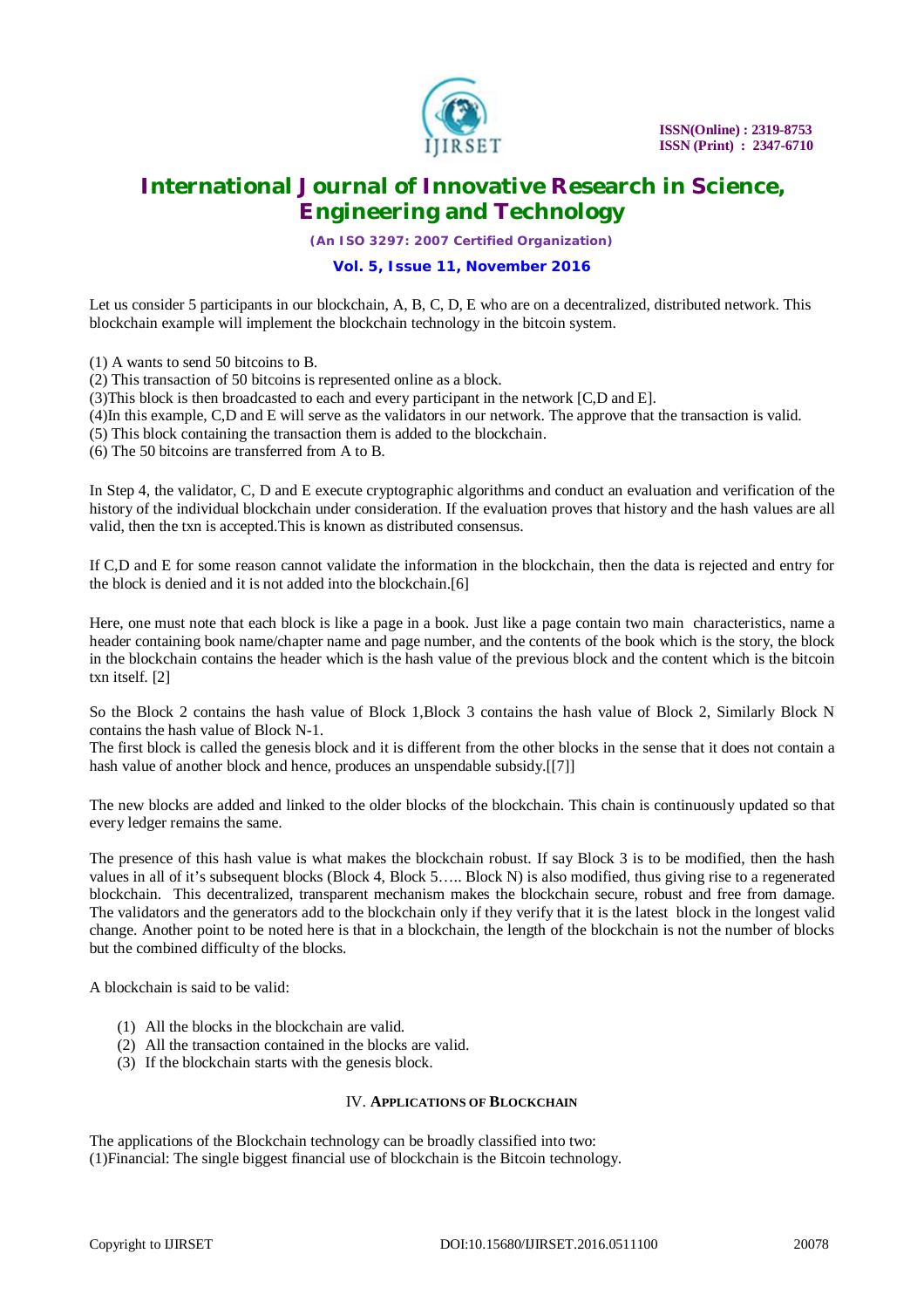

*(An ISO 3297: 2007 Certified Organization)*

**Vol. 5, Issue 11, November 2016**

This has now led to a monumental shift in the banking industry as well. Banks across the world are now experimenting with Blockchain. Big names like

- Goldman Sachs
- **Barclays**
- **Citibank**
- Rabobank
- ABN Amro
- **ING Bank**
- **BNP** Paribas

are experimenting with Blockchain.

In India, ICICI Bank has already carried out two transactions using blockchain technology. Kotak Mahindra Bank and Axis Bank too have started carrying out pilot transactions and they have been experimenting use of blockchain in various business segments. Kotak Mahindra Bank has claimed that the use of Blockchain can reduce the cross border remittances from two days to a few minutes. [8]

Another interesting use of Blockchain is being done in the insurance industry. The insurance industry now helps the clients and customers reduce the risk of cyber crime. It is also reducing the time for claims reporting and processing.[9] The other financial use cases of Blockchain have been documented in the diagram given and they include uses in sectors like trading platforms, P2P transfers and currency exchange and remittances.



Fig5: Financial Use Cases[4]

(2)**Non-Financial:** The non financial uses of Blockchain are vast and many. A very interesting use is in energy distribution and in the solar energy market. The company LO3 has conducted an experiment wherein a New York resident could generate solar power and distribute a certificate for the generated solar power to his neighbour.

In association with ConsenSys, they have created the Transactive Grids where with the help of smart contracts energy is traded between participants who need and who have it. [9]

Some of the interesting uses in different fields along with use cases is given below: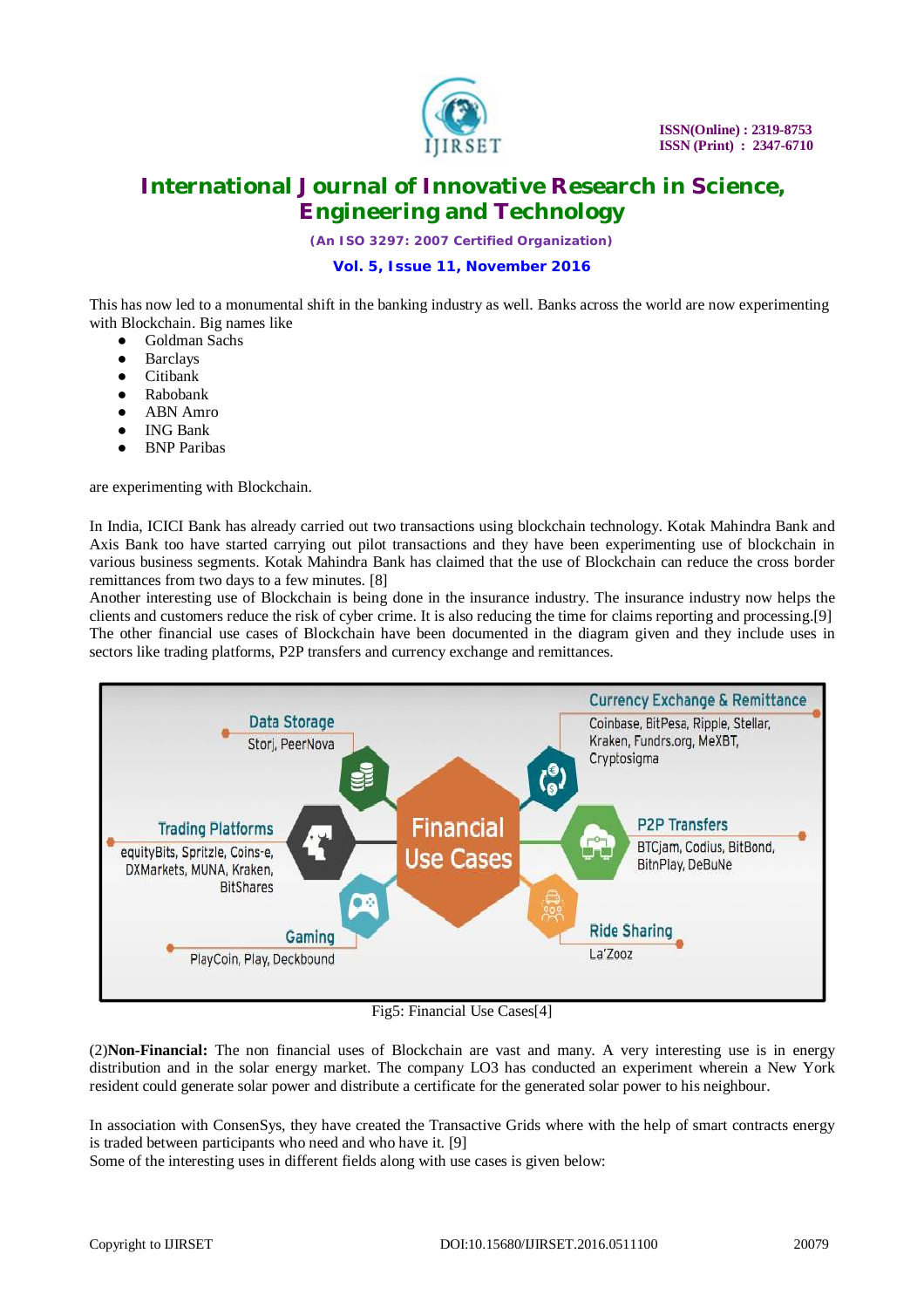

*(An ISO 3297: 2007 Certified Organization)*

**Vol. 5, Issue 11, November 2016**

(a) **Social Media:** Blockchain is being used in social media by rewarding users for their posts with financial incentives in applications like Steemit.

(b) **Opinion Voicing Platforms:** In websites like Glassdoor where there are users who post reviews and opinions, there is always a danger of forced authenticity giving rise to fake reviews thereby invalidating the genuineness of the website. Blockchain removes this forced authenticity and ensures legitimacy of the users.

(c) **Cloud Storage:** Storj is a blockchain enabled, end to end, distributed cloud storage platform which is used to store data. HyperLedger by IBM is another cloud storage application of Blockchain.

(d) **InternetOfThings:** Blockchain is being used in IoT in different applications like Cryptotronix which uses embedded cryptographic hardware and TilePay which enables data access on IoT devices.

(e) **Art and Ownership:** The company Deloitte has demonstrated use cases for the art industry. It has created an application which is used to track the authenticity, history of ownership and use of that work for a art artifact.



Fig 6: Non-Financial Use Cases[4]

The other non financial use cases of Blockchain have been given in the figure above.

### **V. ADVANTAGES OF BLOCKCHAIN**

There are various advantages of Blockchain in many different fields.

(a) **Disintermediation:** Any two parties can make an exchange without any intermediation of a third party. Thus, the parties which are communicating with each other will not face any interference from a third party. This helps in reducing, sometimes even eliminating counterparty risks. [10]

(b) **Freedom in payment:** With blockchain comes freedom in payment. Using bitcoin it is possible to send and receive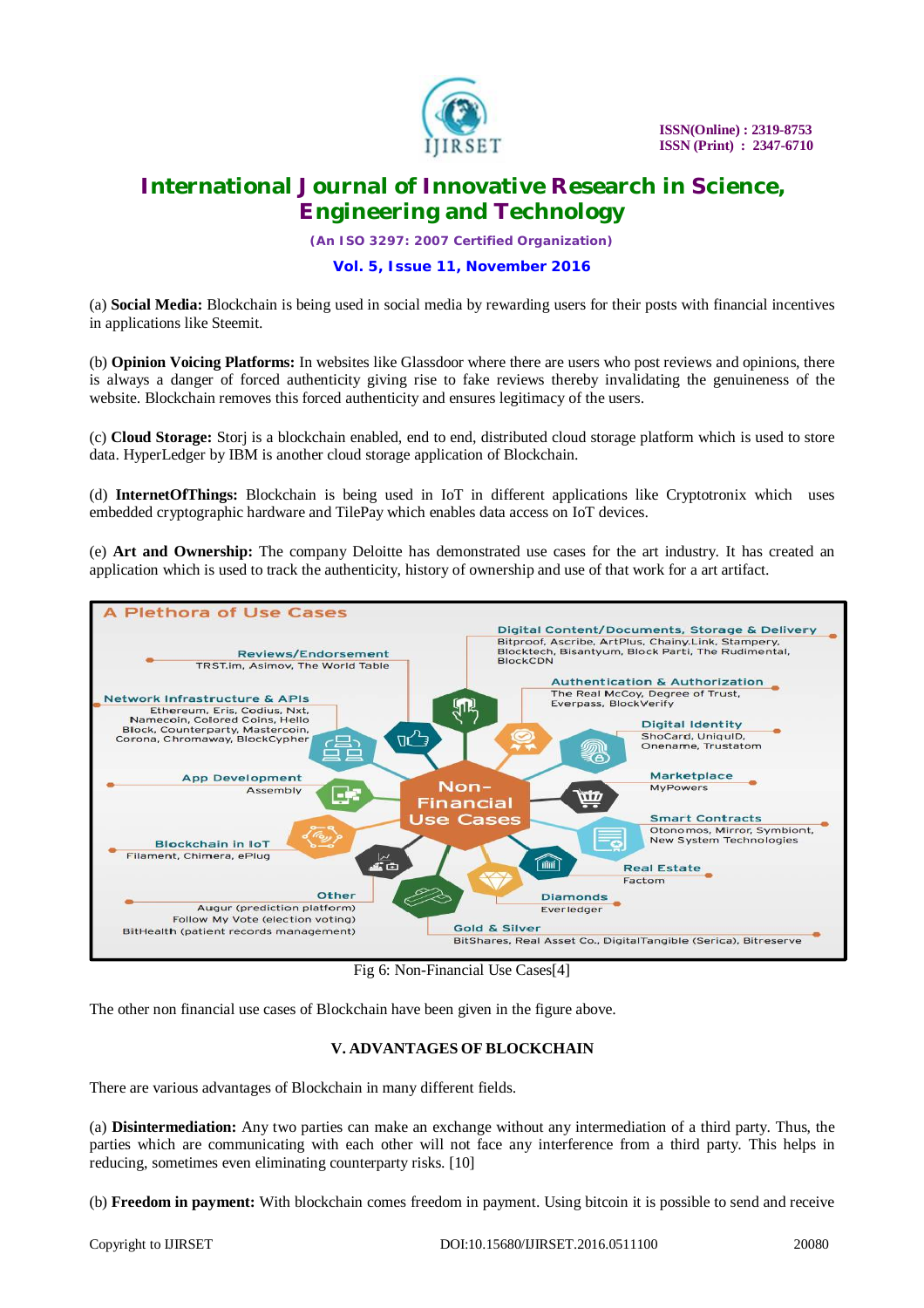

*(An ISO 3297: 2007 Certified Organization)*

#### **Vol. 5, Issue 11, November 2016**

money anywhere and anytime. Therefore, blockchain works very conveniently according to the user's wish. You do not have to worry about the bank holidays, the receiver's destination or any other such hurdles which normally occur while transferring money.

(c) **Decentralization and user empowerment:** Blockchain technology discards the need of any third-party or central authority of peer-to-peer transactions. Users are in full control of all their information and transactions. Thus, blockchain technology ensures user empowerment. The user is able to see all the transfers made, and if any one goes wrong, the user knows exactly where his money is.

Due to the decentralized network, there is no central point of failure in blockchain. Thus, failure of any one site will not affect the entire network. This leads to decreased number of malicious attacks.

(d) **Control and Security:** Blockchain allows users to be in full control of their information and transactions which leads to a safe and secure network.

Merchants cannot charge extra fees on an anything without their concern. They must first confirm with the customers and ask for their approval before making any changes.

Since all the personal information of users is kept hidden from other unauthorized users, blockchain protects against identity theft. Also, bitcoin can be backed up and encrypted to ensure the safety of your money. As a public ledger system, blockchain records and validates each and every transaction made, which makes it safe and reliable. Apart from that, all the transactions made are authorized by miners, which make them immutable and prevent various hacking threats. [11]

(e) **High Quality data:** The data in blockchain is of high quality, i.e. it is complete, correct, accurate and available to the users whenever they need it.

(f) **Speeding transactions:** Sometimes bank transactions take a lot of time(days or even months) for completion of the transactions successfully and for the final settlement. Blockchain transactions can help reduce transaction time to minutes by processing the transactions on a regular daily basis.

(g) **Transparency:** The changes done in the transactions are able to be viewed publicly by all users, thus creating a level of complete transparency. Moreover all changes that are made in the transactions are immutable, i.e the changes cannot be altered or deleted. Thus, the user does not have to worry about the integrity of his transactions.

With the blockchain technology, all the completed transactions is publicly visible, however personal and confidential information of the user is hidden. Therefore although the system is transparent, the user need not worry about the security, accessibility and integrity of his confidential information. The user's public address is what is visible publicly, his personal information is not tied to see.

For example, the transaction can be verified anytime in the Bitcoin block chain. The Bitcoin protocol cannot be manipulated by any person or organisation due to Bitcoin being cryptographically secure. Users can trust that transactions will be executed exactly as per the protocols. [11]

(h**) Reduced transaction costs:** Since a lot of overhead costs is reduced by eliminating third party intermediations, the overall transaction costs are also reduced.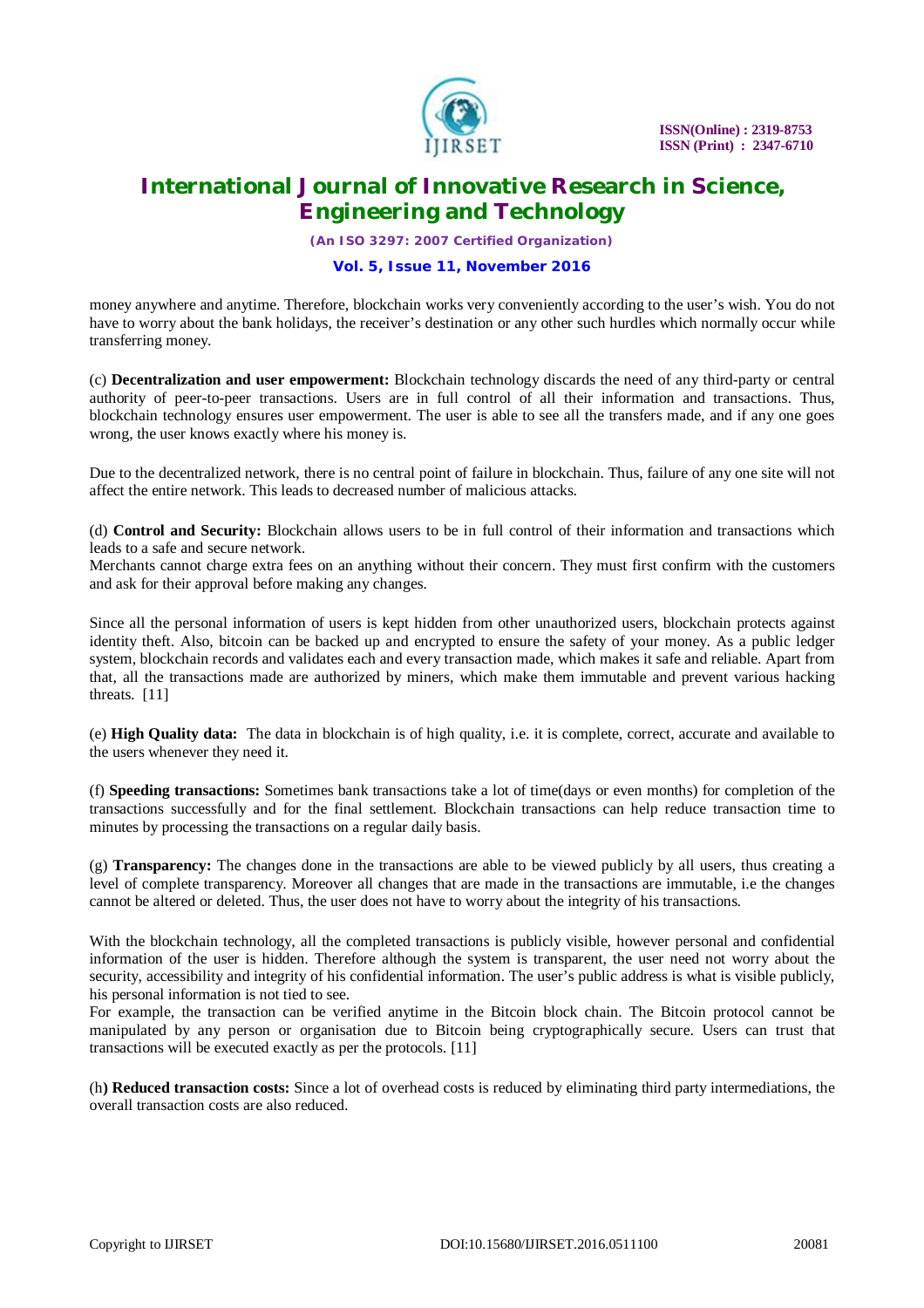

*(An ISO 3297: 2007 Certified Organization)*

**Vol. 5, Issue 11, November 2016**

### **VI. DISADVANTAGES OF BLOCKCHAIN**

While there are many advantages of using blockchain technology, we can also face some challenges while using it.

(a) **Lack of awareness:** Many people are still unaware of Blockchain technology and its applications. People first need to be made aware and educated about Blockchain, and they should be able to apply it to their lives. Since there is very less awareness about Blockchain, it is not able to be used by many people. This awareness can be spread using networking. {D2]

For wide application of Blockchain we should be able to resolve challenges such as transaction speed, verification process and data limits.

(b) **High standards of technology:** We need to set high standards for the security, robustness and performance of blockchains. This can be done by integrating blockchain with other non-blockchain systems. [12]

(c) **Managing risks of transition:** The solutions offered by Blockchain applications require significant changes to or replacement of existing systems. In order to make the switch companies must make a strategy for this transition to occur..

(d) **Upgrading of regulation and legislation:**There are many already existing and regulating modern currencies that have already been created. Because of this blockchain faces a hurdle in widespread approval and adoption by preexisting financial institutes. New regulatory principles need to be included in order to make blockchain technology an integral part of the market. [10]

(e) **High Initial capital cost:** Although Blockchain reduces transactional costs, the high initial capital costs are deterrent.

(f) **Control, security and privacy** There are still cyber security concerns associated with blockchains that need to be addressed despite strong encryption. The users should be made aware of this problem before they trust their confidential information to a blockchain solution. [10]

(g) **Large energy consumption:** The blockchain technology uses substantial amounts of computer power.

#### **VII. SOLUTIONS FROM BLOCKCHAIN**

Financial institutes can build a shared ledger using blockchain technology., which is managed by trusted processing nodes. We can use digital signatures, financial intermediaries we can update a ledger to complete a business transaction. This shared ledger needs to be protected by some kind of encryption in order to protect the confidentiality and integrity.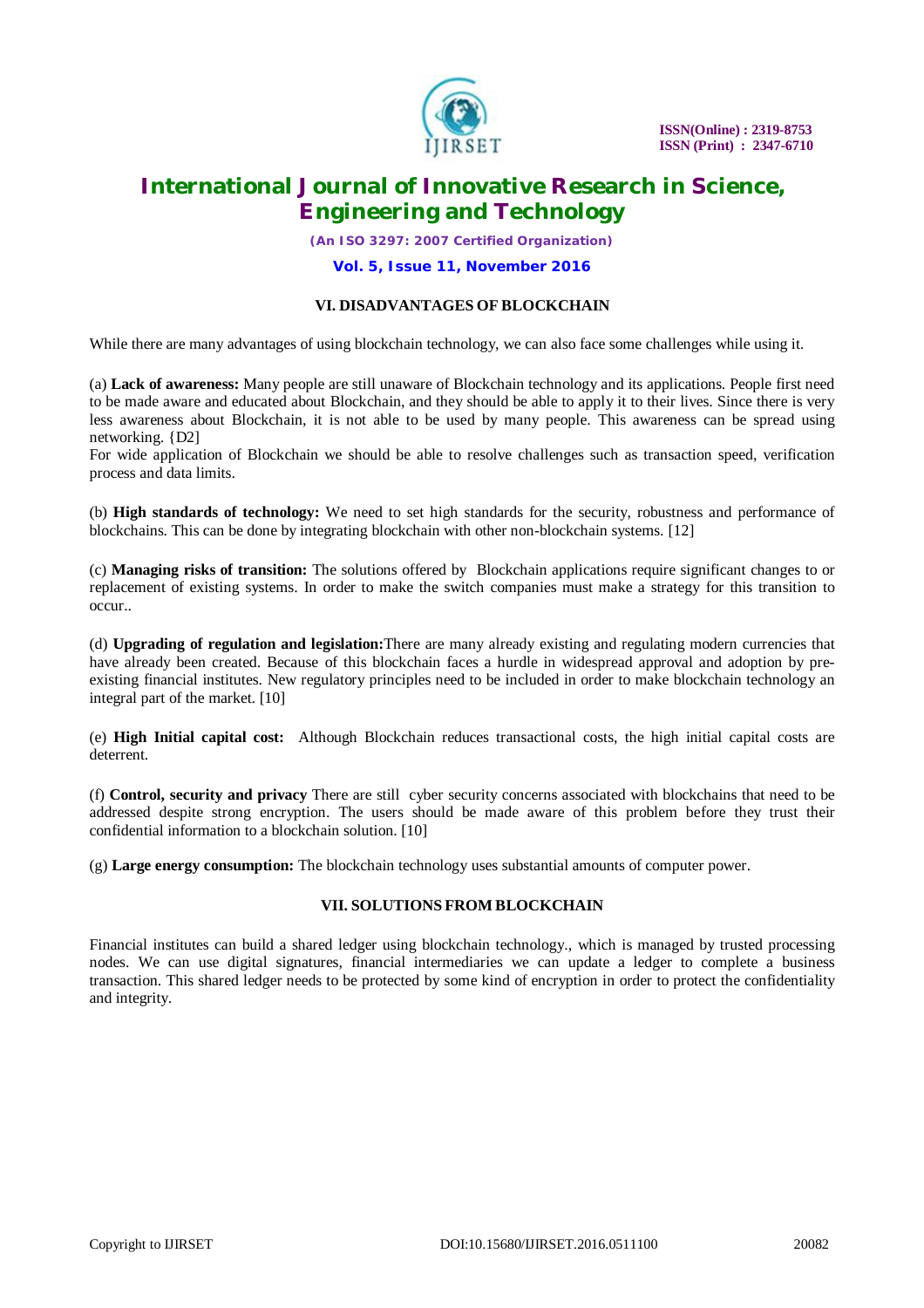

*(An ISO 3297: 2007 Certified Organization)*

**Vol. 5, Issue 11, November 2016**



Fig. 7: Cryptography based digital signature [12]

Key processes involved in executing a trade such as security issuance , trading, clearing and settlement can be used to redesign and simplify using such a solution.

#### **VIII. CONCLUSION**

To conclude, Blockchain is the technology backbone of Bitcoin. The distributed ledger functionality coupled with security of BlockChain, makes it very attractive technology to solve the current Financial as well as non-financial business problems.

There is enormous interest in BlockChain based business applications and hence numerous Start-ups working on them. The adoption definitely faces strong headwind as described before. The large Financial institutions like Visa, Mastercard, Banks, NASDAQ, etc., are investing in exploring application of current business models on BlockChain. In fact, some of them are searching for the new business models in the world of BlockChain. Some would like to stay ahead of the curve in terms of transformed regulatory environments of BlockChain.

We have also seen many advantages and a few disadvantages of using BlockChain technology To conclude, we envision BlockChain to go through slow adoption due to the risks associated. Most of the Startups will fail with few winners. We should be seeing significant adoption in a decade or two. [13]

#### **IX. ACKNOWLEDGEMENT**

We sincerely appreciate the inspiration; support and guidance of all those people who have been instrumental in making this project a success. We are grateful to Mr. Mritunjay Ojha, our Cryptography and System Security professor and Mrs. Rakhi Kalantri, our Software Architecture teacher for encouraging us to broaden our horizons and read more and learn more by way of assignments which help us discover topics like these. We would also like to express our gratitude to Mrs. Kiruthika, the HOD for the Computer Department for her encouragement for the same. We would also like to extend our thanks to Mr. Achuthan Nair, for his wonderful insights and encouragement to write the article.

#### **REFERENCES**

- [1] "Blockchain (Database)". *En.wikipedia.org*. N.p., 2016. Web. 14 Nov. 2016.
- [2] "A Gentle Introduction To Blockchain Technology". Bits on blocks. N.p., 2016. Web. 30 Oct. 2016.
- [3] "*Making Blockchain Real For Business"V2.09 19 Jan 16*
- [4]Akhil Tandulwadikar, Senior Researcher, Cognizant Research Center "*Blockchain In Banking: A Measured Approach*." April 2016

[6] Hassell, Jonathan. "What Is Blockchain And How Does It Work?". CIO. N.p., 2016. Web. 12 Nov. 2016.

<sup>[5] &</sup>quot;Technology: Banks Seek The Key To Blockchain". Financial Times. N.p., 2016. Web. 30 Oct. 2016